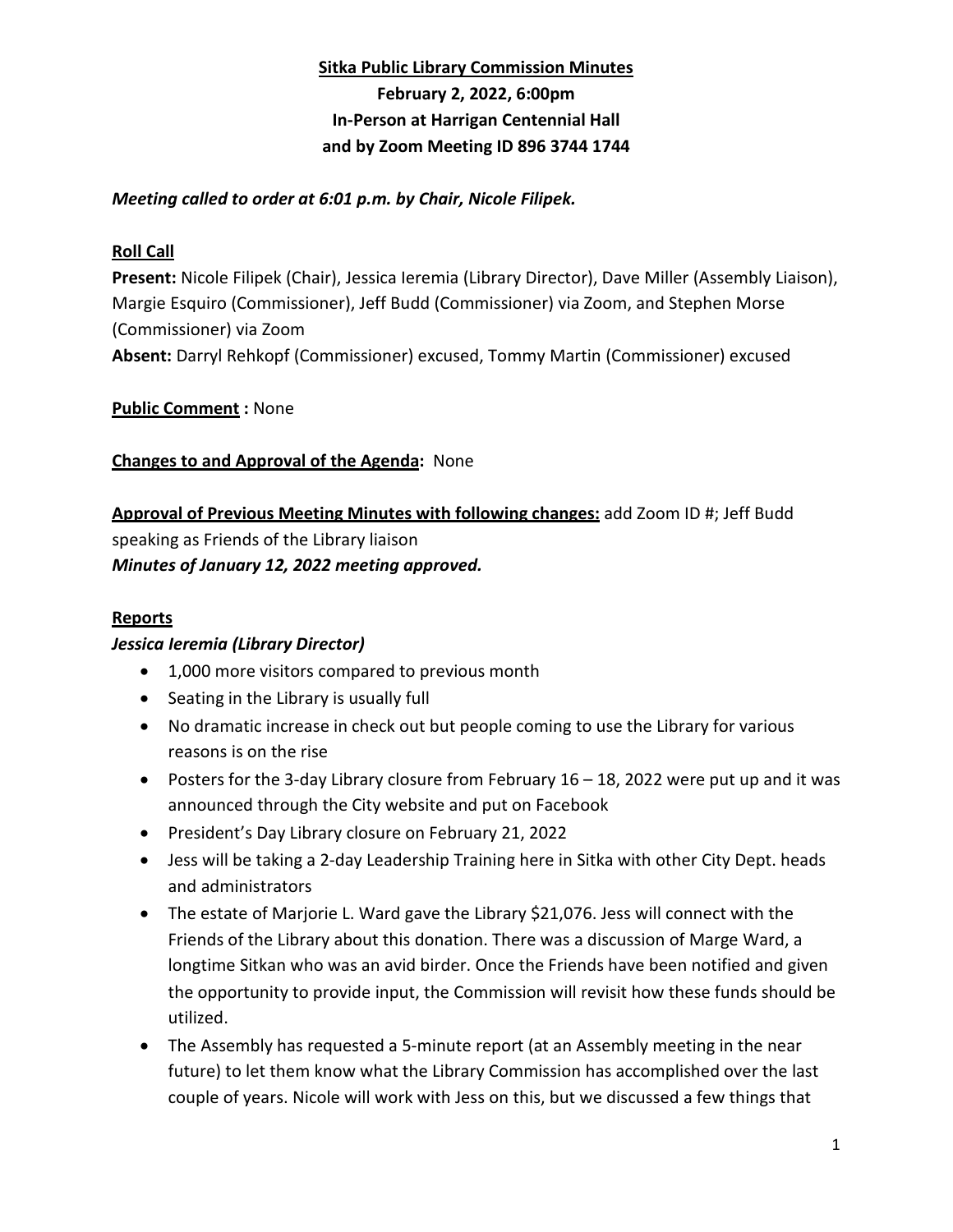the Commission has advocated for over the last couple of years. These include: pay increases for the Director, moving to a fine free library, all the successful Covid mitigation measures, an Art Donation Policy, the local history collection, and preparing for the 100<sup>th</sup> Year Celebration.

- Progress is being made on IT work requests. This work is ongoing and will require a sustained effort to bring IT services up to an acceptable standard. Technology Services will meet with the Director weekly to keep projects moving forward.
- Programs include 25 families for Babies & Books; 18 families for the January Peace theme; the local National Park Service staff will be providing monthly interactive programs for 7-9 year old's with Grab & Go; Armchair Travel Series continues to be well attended; the Zine workshop is on online; Seed Library is up and running and we want to make connections with the gardening community; and we are launching a "Peeps Show" with dioramas made with Peeps by families and community members.
- Director interacts with people who lack adequate housing daily to mitigate impacts to the building and grounds.

## *Dave Miller (Assembly Liaison)*

Regarding the IT issues Dave believes the City IT Dept. has never been fully staffed. Now with new staff being hired and onboard he thinks things will improve. Dave reiterated that he would intercede and advocate for Library IT services when needed as the Library is heavily IT driven.

### *Nicole Filipek (Chair)*

Nicole sent a letter to Amy Ainslie with comments made at our January 12, 2022 meeting regarding the Short-Term Tourism plan and the impact on the Library. A discussion followed regarding the summer.

# *Friends of the Library (Jeff Budd)*

Sitkan's Book Challenge is coming up this month. It will be hosted in the Centennial Building. 4 teams with 5 sponsors and the money raised will go towards the Centennial Celebration.

### *Library Centennial Planning Committee Report (by Margie & Jess)*

- Committee met on January 26, 2022.
- The Library Commission had approved the theme "A Place of Stories" that will guide us in future planning.
- The logo committee (Martina, Jess, Kari) has met and heard back from 4 of the 5 Sitka graphic artists initially contacted that they can't meet our deadlines for a logo. We were hoping to have a logo by March so that we can order t-shirts and bags to have available for sale by May. The group is reaching out to independent designers now. We will use Harry's Custom Services for merchandise.
- Kari & Jess are working on a survey to see which activities patrons would be interested in attending.